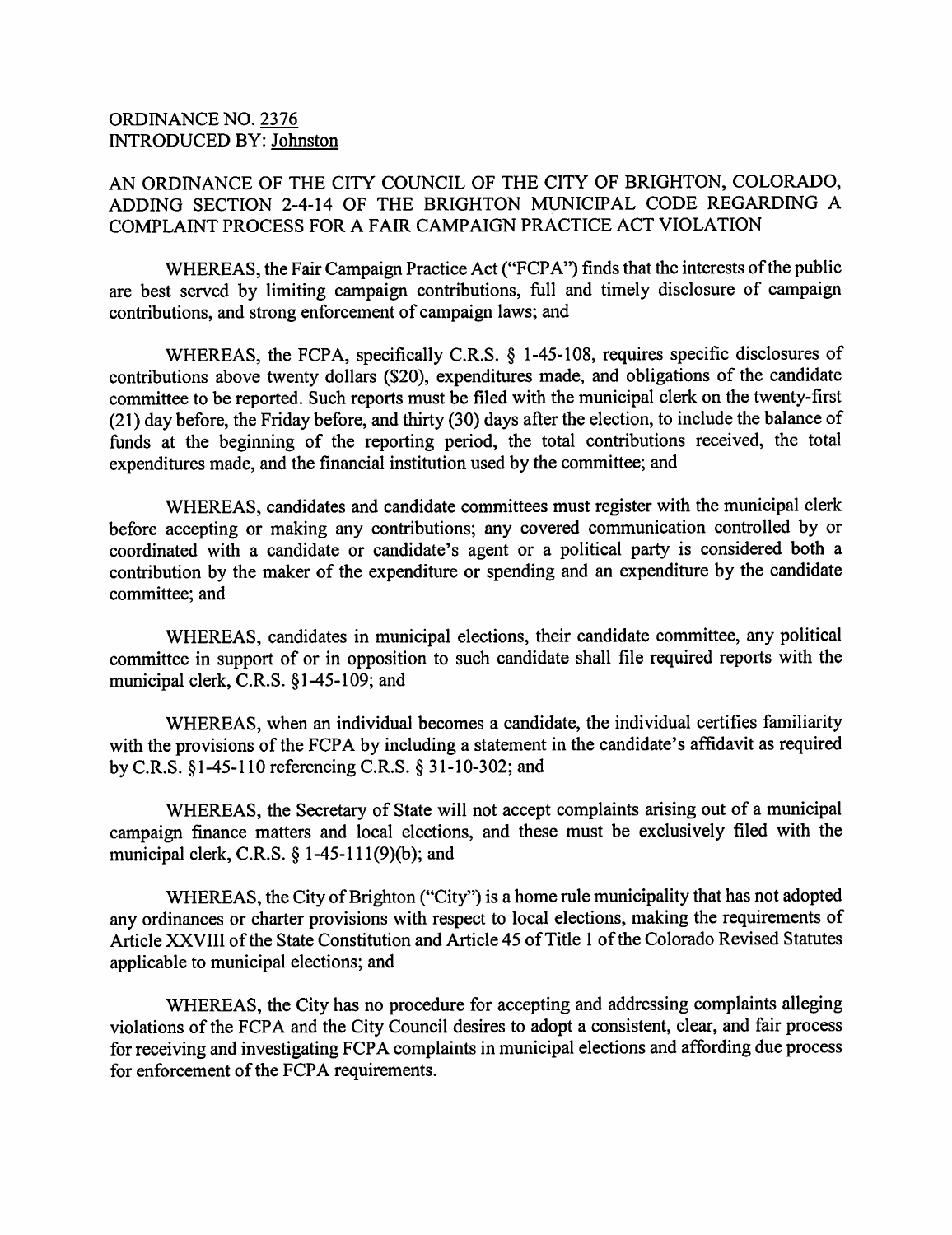NOW THEREFORE, BE IT ORDAINED BY THE CITY COUNCIL OF THE CITY OF BRIGHTON, COLORADO, AS FOLLOWS:

Section I. Section 2-4-14 of the Brighton Municipal Code shall be added to read as follows:

Sec. 9-4-14 Fair Campaign Practice Act Complaints,

- (a) Any person who believes a violation of the Fair Campaign Practice Act has occurred related to a city election may file a written complaint with the city clerk.
- (b) Complaints must be filed no later than sixty  $(60)$  days after the election.
- (c) A written complaint filed with the city clerk shall include the city clerk's complaint cover sheet form, which must include the following information:
	- 1. The name, address, email address, telephone number, and signature of the complainant. If the complainant is represented by counsel, include counsel's name, address, email address, telephone number, and signature as well.
	- 2. Name and contact information, if known, for each person alleged to have committed a violation.
	- 3. Details about the violation, including how and when complainant became aware of the violation and what is known about the violation.
	- 4. Documentation, such as photographs or copies of flyers, or other evidence supporting the allegations in the complaint, if complainant has such evidence,
- (d) If an incomplete complaint is received, the date on which the complaint is first received is considered the filed date if the complainant cures and completes any information requested by the city clerk within three (3) business days of being notified,
- (e) A complaint may be submitted via fax, email, regular mail, or in-person,
- (f) Initial review:
	- 1. The city clerk will review the complaint to determine the following:
		- a. Whether the complaint was timely filed;
		- b. Whether the complainant has specifically identified one or more specific alleged violations;
		- c. Whether the complainant has alleged sufficient facts and/or provided sufficient information to support a legal and factual basis for the complaint or whether additional information or fact-finding is needed.
- (g) Within fifteen (15) business days of receiving the complaint, the city clerk must take one or more of the following actions:

1. Dismiss the complaint if the city clerk detennines the complaint was not timely filed, has not specifically identified one or more violations, or the complainant did not assert facts or provide information sufficient to support any alleged violation after being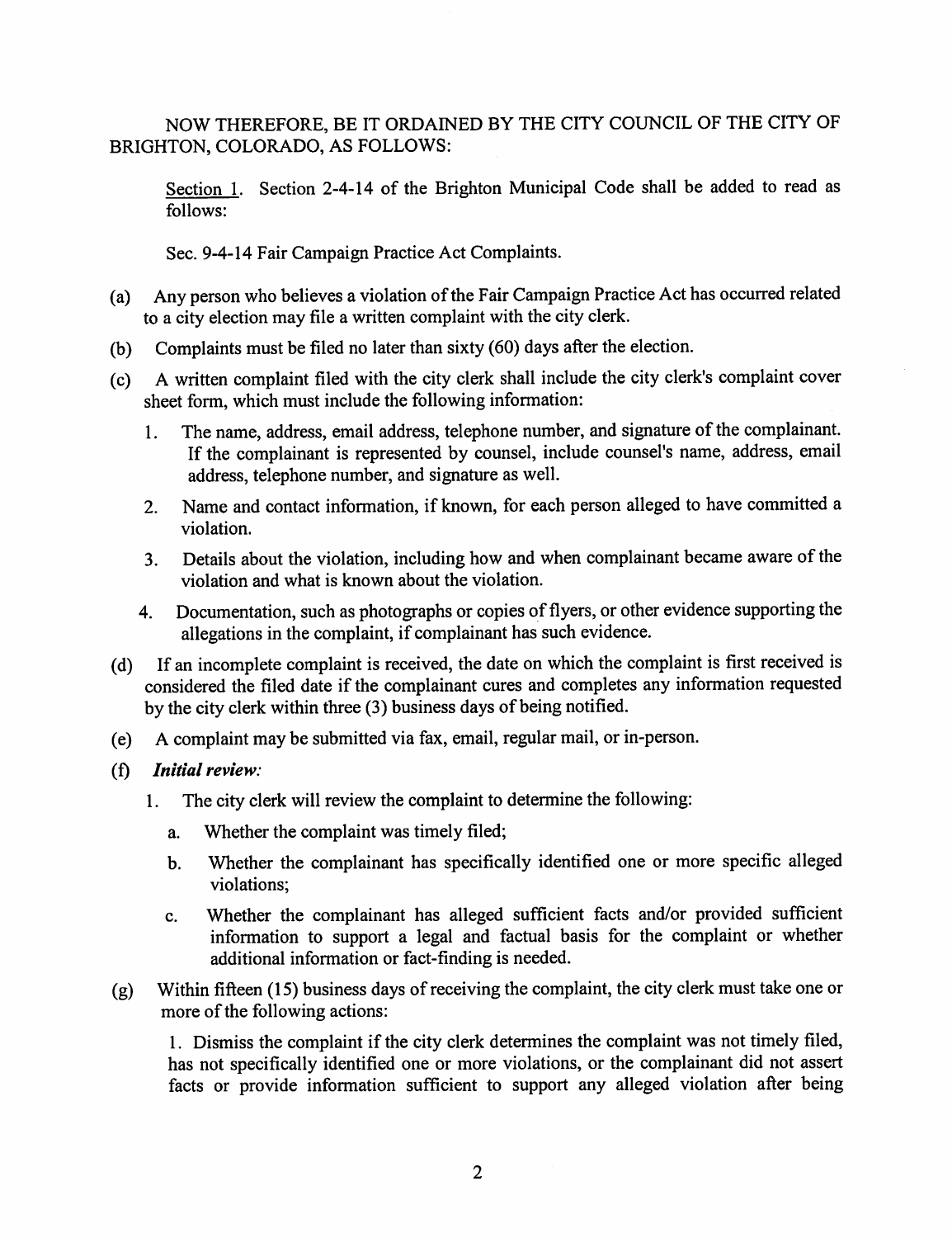requested to provide more information. The city clerk will notify the complainant and respondent of the reasons for dismissal, and the city clerk's decision is a final decision.

2. Issue a notice to cure if the city clerk determines that the complaint alleges one or more curable violations, described in Subsection F.3 below, and provide an opportunity to cure.

3. Refer the matter to an independent hearing officer per Subsection G if: 1) the city clerk detennines the complaint alleges one or more violations that are not curable, 2) additional fact-finding or legal interpretation is needed to ascertain the facts or information sufficient to support the alleged violations, or 3) the city clerk has determined the respondent did not substantially comply with the FCPA or act in good faith.

## (h) Curing violations:

- 1. Upon the city clerk's detemiination that a complaint alleges a failure to file or otherwise disclose required infomiation, or other curable violation, the city clerk will notify the respondent(s) by email, or by mail if email is unavailable, of the curable deficiencies alleged in the complaint.
- 2. Respondents shall have fifteen (15) business days from the date the notice is mailed to cure any deficiencies specified in the notice.
- 3. The city clerk may ask the respondent to provide additional information and may grant an extension of time to file a notice of intent to cure in order to respond to such a request.
- 4. After the period for cure, the city clerk will determine, within five (5) business days, whether the respondent(s) cured the violation(s), and if so, whether the respondent(s) substantially complied or aeted in good faith.
- 5. If the city clerk detennines that the respondent(s) substantially complied or acted in good faith, the city clerk will dismiss the complaint.
- 6. If the city clerk detennines that the respondent neither substantially complied nor acted in good faith, the city clerk will take the aetion as set forth in Subsection (i).
- (i) Referral for Hearing: When the city clerk determines the complaint has alleged sufficient facts and/or provided sufficient information to support that the alleged violations were not curable, or the city clerk has detennined the respondent(s) did not substantially comply with the FCPA or act in good faith, the city clerk shall refer the complaint to an independent hearing officer to hear and detennine such complaint.

1. An informal hearing will be scheduled as soon as practicable, but no later than thirty (30) days after referral, unless the parties request an enlargement of time.

2. Notice of the hearing and any applicable procedures governing the hearing process will be sent to the complainant and respondent(s), who shall also receive a copy of the entire complaint received by the city clerk, within ten (10) business days of the referral to the hearing officer and may be sent via email.

3. Upon the request of either party, the hearing officer may issue an administrative subpoena requiring the attendance of a witness or party or documents, which shall be served on the party to whom it is directed by the requesting party pursuant to Rule 4 of the Colorado Rules of Civil Procedure. It shall be unlawful for a witness or party to fail to comply with such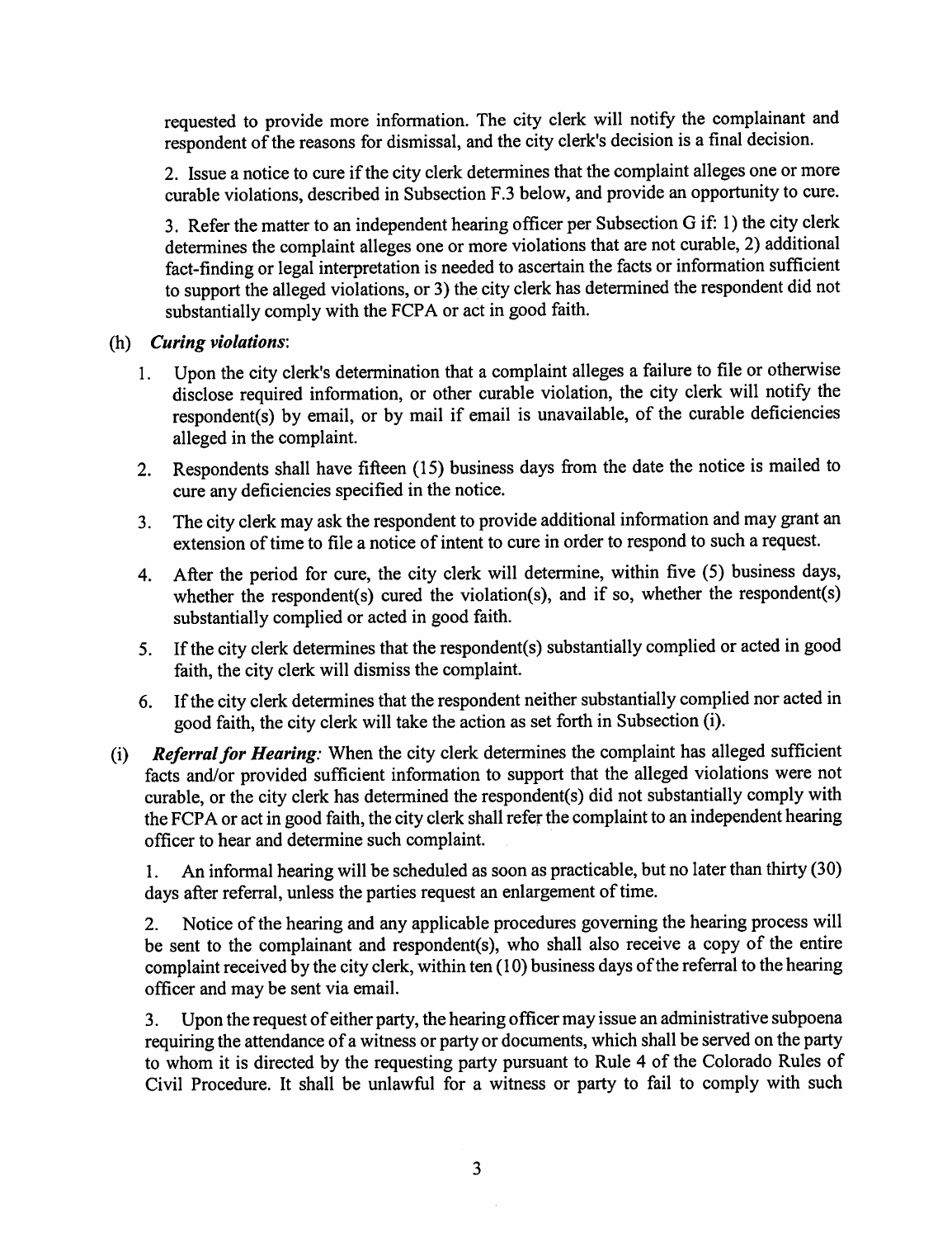subpoena and may be prosecuted in municipal court with all penalties available in Section 1- 24-10 of this Code.

4. The hearing shall be electronically recorded. The complainant and respondent(s) must be present. The city clerk may present the case, but the complainant shall have the burden of proof. The parties may question witnesses, and the city clerk may testify as to the infonnation received and the city's campaign finance requirements or procedures.

5. Upon conclusion of the hearing, the hearing officer may render a decision orally on the record or in writing within ten (10) business days, at the discretion of the hearing officer.

6. If the hearing officer determines after a hearing that a violation has occurred, the decision shall include any of the following orders, sanetions, or relief:

a. Imposition of a civil penalty of at least double and up to five (5) times the amount contributed, received, or spent in violation of any contribution prohibition or limitation or in violation of a contribution reporting requirement,

b. Imposition of a civil penalty of twenty-five (\$25.00) per day for each day that a statement or other information required to be filed is not filed by the close of business on the day it is due.

c. Order disclosure of the source and amount of any undisclosed contributions or expenditures,

d. Order the return to the donor of any contribution made which was the subject of the violation,

e. Any other relief or order deemed appropriate.

- The hearing officer's determination is a final decision subject to review under Rule 106, C.R.C.P.  $(i)$
- Civil penalties may be collected in any manner authorized by law, included filing a civil action in state court or using a private collection agency. The city attorney shall be authorized to proceed with all judgment execution and collection procedures authorized by law, including interest if not paid within sixty (60) days of the hearing officer's decision. (k)
- Any party in any action brought pursuant to this Section shall be entitled to recovery of the party's reasonable attorney fees and costs from any attorney or party who has brought or defended the action, either in whole or in part, if the hearing officer finds any of the following: (1)
	- 1. The action was interposed for delay or harassment;
	- 2. An attorney or party unnecessarily expanded the proceeding by improper conduct;
	- 3. A finding of bad faith either in filing the complaint or in the proceeding.

Section 2. The purpose of this Ordinance is to provide for the health, safety, and welfare of the people.